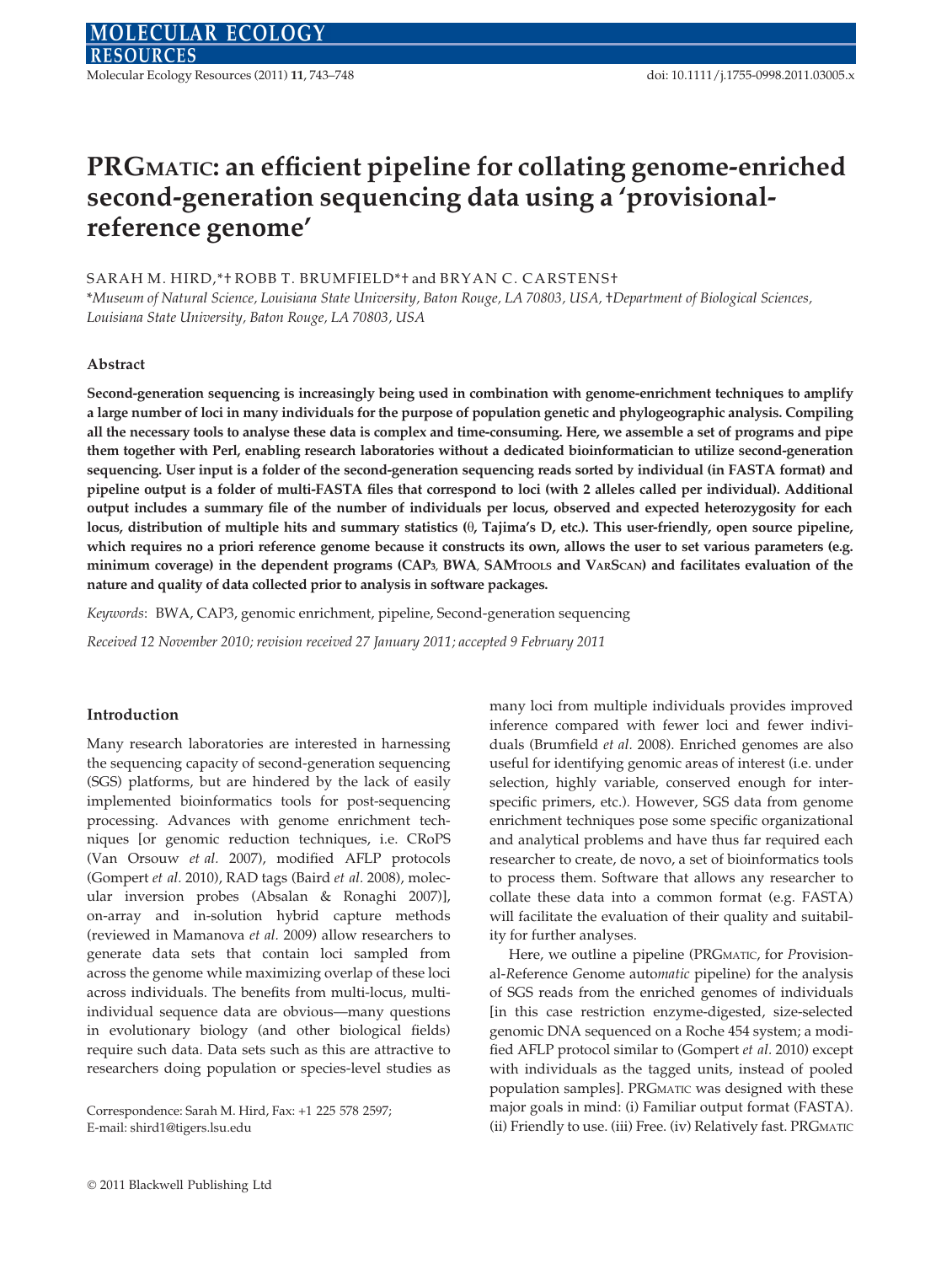# 744 S. M. HIRD ET AL.

source code and documentation are available at http:// www.lsu.edu/faculty/carstens/archives/PRGmatic.zip or https://sites.google.com/site/sarahhird/project-code/ prgmatic.

A full plate of 454 pyrosequencing using a typical genome reduction method may consist of hundreds of thousands of reads from thousands of loci across tens of individuals (e.g. Gompert et al. 2010). To evaluate data such as these, the pipeline constructs a 'provisional-reference genome' (PRG) from the loci targeted through genome enrichment. First, reads within individuals are clustered at a high level of stringency (99% identity) into 'alleles' (Fig. 1). Second, the 'alleles' are clustered across all individuals at a lower per cent identity into 'loci'. Third, a consensus sequence is created from each 'locus', and all consensus sequences are concatenated to form the PRG. All original reads are then aligned to the PRG and individual genotypes can be called based on the cumulative reads that 'stick' to each locus. The PRG is particularly useful because a plethora of analytic tools have been written for researchers who have a reference genome, yet relatively few researchers have access to a fully annotated 'real' reference genome. This pipeline creates what can be used as a real reference genome but only contains information from reads contained within a sample. The nine discrete steps of PRGMATIC are outlined in the following paragraphs.

## PRGmatic

## Step 1: Preprocess data

PRGMATIC requires that individuals are the sequencetagged units (i.e. one sequence tag for each individual).



The data that comes directly from the sequencer needs to be separated by tags and quality controlled to remove low-quality sequences. One option for preprocessing the data is the Ribosomal Database Project (Cole et al. 2009) Web site which has a 'Pyrosequencing Pipeline' that will process raw data, apply quality filters and return tag-separated files.

## Step 2: Cluster reads within each individual

PRGMATIC begins by clustering and aligning reads within each individual at a high per cent identity using the program CAP3 (Huang & Madan 1999). This step collects all reads that are almost identical (i.e. separated by very few SNPs/errors) into a single contig to form a putative allele. The default per cent identity for collating alleles is 99%, but the user can modify this value.

#### Step 3: Call alleles

Contigs within an individual that are above a given coverage (default: 5×) are designated high-confidence alleles. A consensus sequence is called for each high-confidence allele. Higher minimum coverage results in fewer alleles and fewer loci, although the user may have higher confidence in their alleles. Lower minimum coverage can result in many loci that correspond to very small clusters within a single individual (and are thus unusable for downstream analysis).

## Step 4: Cluster alleles across individuals into loci

A second cluster⁄ alignment step (again using CAP3), at a lower 'locus-level' per cent identity (default: 90%) col-

> Fig. 1 Schematic flowchart of PRGMATIC. Dark grey boxes indicate dependent software used to accomplish each step (descriptions in Table 1). Bolded numbers refer to the numbered steps in the manuscript; PRG, provisional-reference genome; SNP, single nucleotide polymorphism.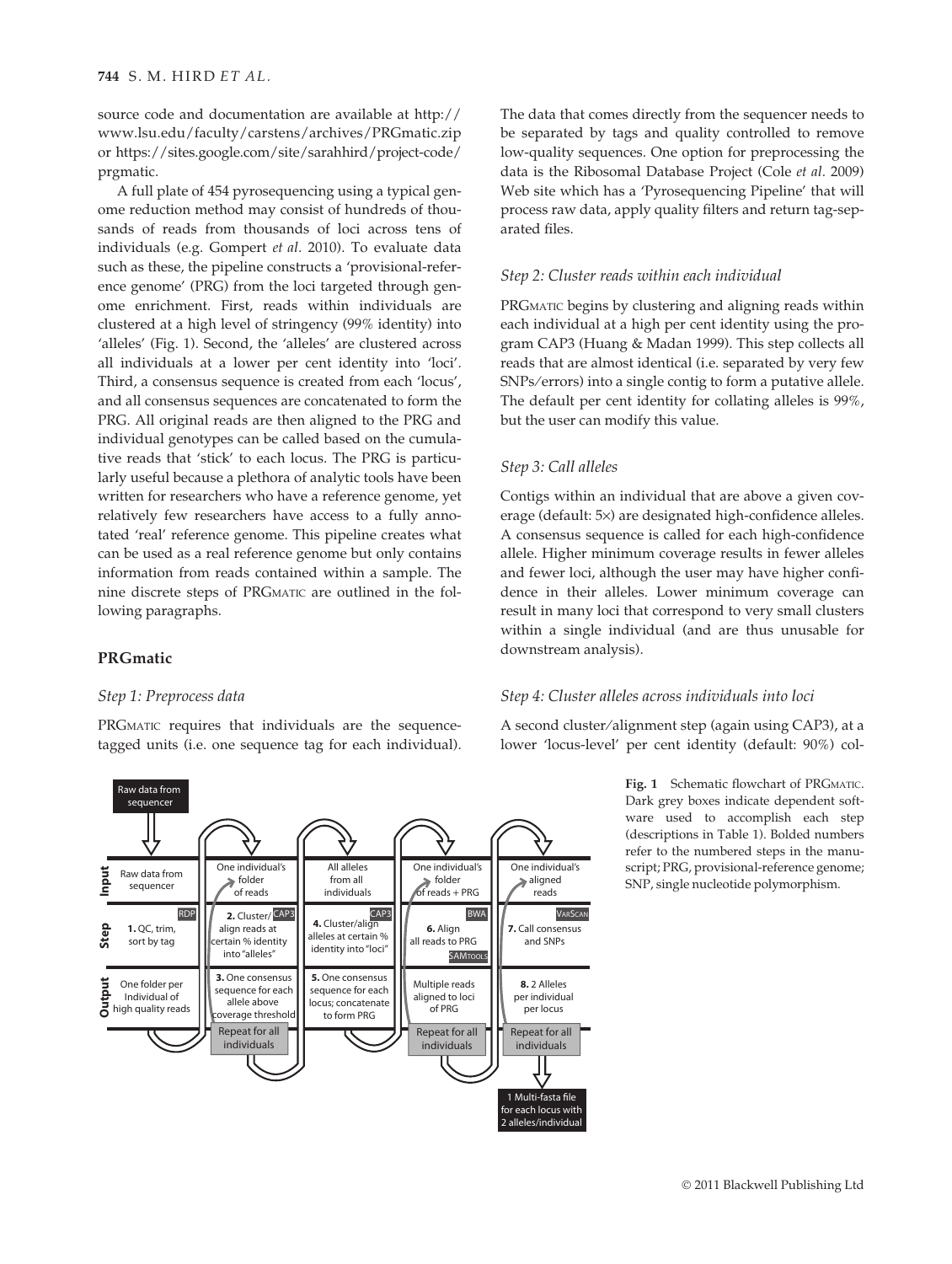lates all the high-confidence alleles into contigs treated as putative loci. This collects all variants of a locus together and ensures only one sequence per locus is contained in the PRG.

# Step 5: Construct provisional-reference genome

PRGMATIC uses the loci to write the PRG, where each locus is annotated as if it were a chromosome in a full reference genome. The construction of the PRG allows the utilization of software designed for projects with a reference genome; these tools allow alignments to occur very quickly by eliminating pairwise comparisons across all reads and instead simply checking for similarity to the reference.

# Step 6: Align all reads to the provisional-reference genome

The program BWA (Li & Durbin 2009) is called to format the PRG and align all the reads to it. As there is some variation across individuals in the number of reads, as well as the quality of reads, this enables loci that are sequenced above some threshold in certain individuals to be detected and genotyped in potentially all individuals. Each locus can then be interpreted on an individual basis to detect SNPs and errors and compute a consensus sequence.

# Step 7: Call SNPs within individuals

SAMTOOLS (Li et al. 2009) is used to sort alignments generated by BWA and outputs a summary of each individual's reads in 'pileup' format. A custom Perl script converts the pileup format to a table of counts for all the reads at each position in the PRG. This table is then used to infer consensus sequence and SNPs. The program VARSCAN (Koboldt et al. 2009) is used to find insertions and deletions between the sequence reads and the PRG. These are incorporated in the next step. The user is prompted for the values they would like to use for minimum consensus coverage, SNP coverage and SNP per cent composition (what percentage of total reads the SNP comprises).

#### Step 8: Write alleles

A custom Perl script evaluates whether an individual's set of reads at a locus meet the minimum coverage cutoff value and writes each acceptable locus as a FASTA file with two alleles per individual. To write an allele, a Perl script evaluates the bases at each position. The base with the highest per cent composition is the consensus sequence and written as the first allele. If there is a second base at a position that exceeds the SNP cut-off value

and composition per cent, the SNP is incorporated on the second allele, which is otherwise identical to the first. The cut-off values ensure that the SNP is both absolutely and relatively supported [if  $4\times$  coverage and  $20\%$  read composition is required, a SNP with 5x coverage would be accepted if there were  $10\times$  total coverage at that base (50%), but not if there were  $100 \times$  coverage (5%)]. The unaligned loci files are output to a separate folder ('calledAlleles') in the PRGMATIC folder. The program MUSCLE (Edgar 2004) may be used to align the called alleles; MUSCLE is a fast multiple sequence aligner that is not required for the functioning of PRGMATIC but provides aligned FASTA files, an input format necessary for many downstream sequence analyses.

This method of allele calling is heuristic, as it is entirely based on the reads in the sample and their relative composition to the sample as a whole; a more sophisticated method for allele calling, such as using maximum likelihood (Hohenlohe et al. 2010) that uses statistical models for allele inference, will be incorporated into future versions of PRGMATIC. Currently, statistical tests may be conducted on the data used to generate our allele calls, as they are output as separate files. However, with our current methodology, it is recommended that some loci are confirmed by the user by inspecting the raw data that generated the alleles (discussed further elsewhere).

## Step 9: Compute summary statistics

The final step of the pipeline computes several summary files. The first is a table of how many and which individuals have been called for each locus. The second is a table of the number of individuals, number of heterozygotes, number of alleles, and the observed and expected heterozygosity for each locus. A third file contains information about multiple hits: if an individual has more than two bases for a single position, the individual, position and locus are recorded. Finally, if the COMPUTE portion of the ANALYSIS package (Thornton 2003) is available on the local machine, a suite of summary statistics is computed for each locus (Watterson's  $\theta$ , Tajima's D, etc.).

#### Four dependent programs

CAP3 (Huang & Madan 1999) is a fast sequence assembly program that incorporates base quality and automatically clips the low-quality ends of reads (Table 1). The clipping is controlled by several parameters that can be set by the user. CAP3 was chosen for the pipeline because it is quick, Unix-based, easy to use and free. It also automatically computes the consensus sequence for any contig it builds and outputs files in .ace format, which allow the contigs to be viewed in visualization programs like TABLET (Milne et al. 2009) or CONSED (Gordon et al. 1998).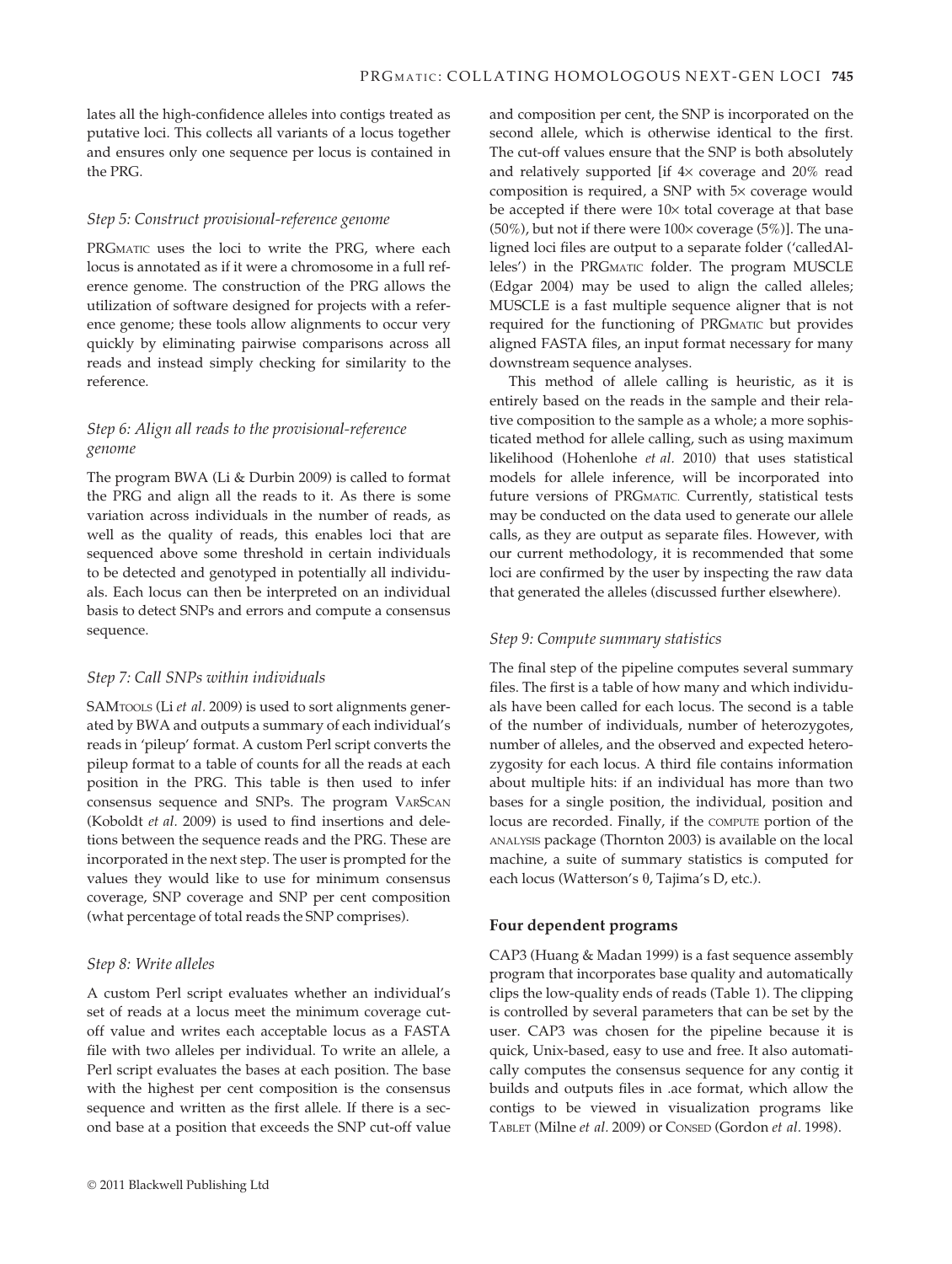# 746 S. M. HIRD ET AL.

| Program          | Use                                              | Internal dependencies | Required? | Citation                   |  |
|------------------|--------------------------------------------------|-----------------------|-----------|----------------------------|--|
| <b>BWA</b>       | Quickly align reads to PRG                       | None                  | Yes       | Li & Durbin (2009)         |  |
| CAP <sub>3</sub> | Cluster and alignment of reads                   | None                  | Yes       | Huang & Madan (1999)       |  |
| <b>COMPUTE</b>   | Calculate summary statistics of loci             | Libsequence           | No        | Thornton (2003)            |  |
| <b>MUSCLE</b>    | Multiple sequence alignment                      | None                  | No        | Edgar (2004)               |  |
| <b>SAMTOOLS</b>  | Format/index reads aligned to PRG; pileup format | None                  | Yes       | Li et al. (2009)           |  |
| <b>TABLET</b>    | Visualization of SGS data                        | None                  | No        | Milne <i>et al.</i> (2009) |  |
| <b>VARSCAN</b>   | Call consensus and SNPs from pileup format       | None                  | Yes       | Koboldt et al. (2009)      |  |

Table 1 Synopsis of software used by PRGMATIC

By constructing a reference genome from the data, we are able to utilize several programs that have been designed for genome assembly. After clustering and assembling the reads into loci, and combining the loci into a PRG, BWA (for Burrows–Wheeler Aligner, Li & Durbin 2009) aligns all the reads within an individual to the reference. The advantages of BWA include speed and accuracy with reads greater than 200bp. After indexing the reference genome, BWA sequentially finds the starting position for each read in the reference genome. It then generates alignments and outputs in SAM format.

SAM-formatted alignments are read by SAMTOOLS (Li et al. 2009) and converted to a binary version of the SAM format for quicker analysis; SAMTOOLS sorts the data according to their position in the reference genome and creates an index for both the reference sequence and the aligned reads to optimize speed. The reads are then compiled into pileup format, in which each line represents a reference base containing information on the number of reads, number of each base, read qualities, etc.

The pileup file is used to generate the consensus sequence and SNPs and is used as input for VARSCAN (Koboldt et al. 2009), which identifies insertions and deletions (indels).

## To use PRGMATIC

PRGMATIC was developed for MacOSX. The user needs an 'inputFASTA' folder of their data separated by tag (i.e. one FASTA file for each individual). All data must first be quality controlled to the level desired by the user and in multi-FASTA format. Once all the dependent programs have been unpacked and the executables of the dependent programs are placed in the PRGMATIC folder (accomplished using the included Setup script), the user enters a single command and is prompted for five parameters. If desired, the user can set additional parameters by opening the PRGMATIC script (written in Perl) and manually adding the appropriate flags to the script. This should not be necessary for the majority of cases, as we have prompted the user for the most influential parameters.

Upon completion of the script, the user may view all the contigs and the PRG with the aligned reads from each individual. This is useful for examining the quality of the data underlying the output, understanding how the programs work and discarding paralogous loci.

PRGMATIC was designed with speed intended as one of its primary strengths. We have tested the pipeline on data sets generated by several researchers. The fastest runtime was <20 min in which 780 loci were generated from a 20-individual data set containing a total of 157 000 high quality reads. The longest runtime was 14 h in which 545 loci were generated from an 80-individual data set containing a total of 404 000 high-quality reads (all preliminary data generated on a 2.66GHz Intel Xeon processor with 16 GB memory and used the default settings).

# Proof of concept

Two simulations and confirmation of four loci with Sanger sequencing provide proof of concept for PRGMATIC. The first included simulating 454 data using 100 empirical loci from a beta tester as a template with the program FLOWSIM (Balzer et al. 2010). We simulated 10 000 reads then quality controlled them by removing reads <100 bp and any reads containing an 'N'. This resulted in 6825 high-quality reads that we then used as input for PRGMATIC. After <3 min of run time, 589 alleles (average coverage 10 $\times$ ) were identified; the 236 alleles with  $\geq 5 \times$ coverage were subsequently clustered into 101 loci, forming the PRG. All the original reads were then aligned to the PRG (average coverage  $60x$ ; range of coverage  $7-83$ reads). We assembled the 101 PRGMATIC loci with the 100 empirical loci using GENEIOUS (Drummond et al. 2011). For 99 loci, each empirical locus aligned to one PRGMATIC locus without a single SNP to differentiate the two. There was one instance of two loci being called by PRGMATIC from a single empirical locus—the first PRGMATIC locus was identical to the empirical locus and the second was shorter than the empirical locus by 35 bp and contained two SNPs (one adjacent to a 2-bp homopolymer and the second within a 4-bp homopolymer). In other words,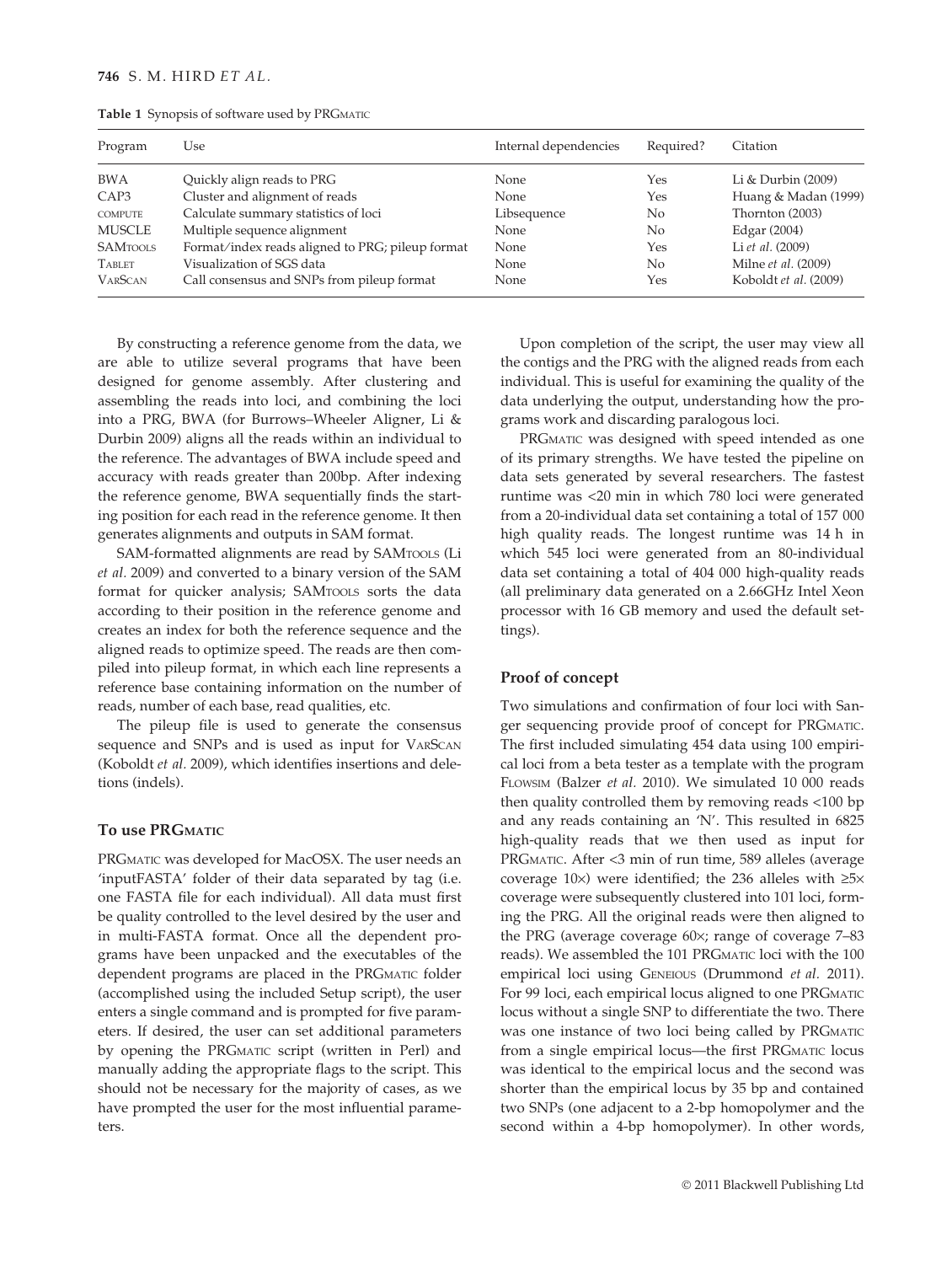PRGmatic recovered 100% of the loci (and a 99% 1:1 correspondence between empirical loci and estimated loci) but also called a single 'incorrect' locus which differed from the 'correct' locus by 37 bp. This error may be because of the fact that the simulated data was not identical to genome-enriched SGS data in that we did not ensure the correct forward and reverse primers were on each read.

The second simulation contained five individuals with five loci each: one monomorphic locus, one polymorphic at a single site locus where each individual is a homozygote, one locus with heterozygotes, one locus with a four base pair indel and a fifth 'locus' with three unique alleles within 90% similarity of each other to simulate a paralogous locus (see Table 2). Data mimicked genome enriched data by containing primer sequences and individual sequence tags like each empirical read would have; then 10 000 reads per individual were simulated with FLOWSIM and edited by hand to remove all sequences in the reverse direction (which are not found in empirical datasets), data was sorted by tag and primer sequences were removed. Data was also quality controlled for sequences that were too short (<100 bp) or contained Ns. This resulted in an average of 2177 high-quality reads per individual (range 2117–2245). The pipeline was run with the default settings—which took <20 min to complete. Six loci were called from 263 alleles—the simulated locus with three alleles was split into two loci, whereas all the other loci were correctly identified. Additionally, all genotypes were correctly called with one exception: the four base pair indel, where heterozygotes for the indel were called with one allele containing three of the bases and the second allele containing the remaining base (see Table 2).

Finally, a beta user has empirically verified four loci using Sanger sequencing (J. Maley, personal communication). Primers were designed based on loci called by PRGMATIC and Sanger sequenced on an ABI 3100; all were found to be single copy and the variation  $(1-4)$  SNPs/ locus) identified by the pipeline were verified.

## Recommendations

Perhaps the biggest consideration with the use of genomic reduction data is the identification of multi-copy genes. If a gene duplication event occurred recently, such that the two paralogs share a per cent identity above the threshold for clustering alleles into loci, all the reads generated from the two different places in the genome will align to the same locus in the PRG. Grouping multiple loci into a single locus is problematic for SNP calling and may distort downstream analyses. It should, however, skew certain summary statistics in predictable ways. If paralogous loci have acquired high frequency or fixed differences, this should dramatically skew the apparent heterozygosity within populations. For this reason, a table containing observed and expected heterozygosity, calculated on a haplotypic basis, is included. If paralogs are grouped as one locus, the observed heterozygosity should be high relative to expected heterozygosity. The user would want to visually inspect their data as well as the summary statistics for loci that look biologically

Table 2 Five individual, five loci simulation conditions and results. Up to three alleles (X.1, X.2, X.3) are shown for each locus, the results contain the six loci called by PRGmatic. The total length of each locus is given in parentheses

|                  | Monomorphic<br>(302) |        | Polymorphic<br>(288) |            | Heterozygotes<br>(331) |           | Indels (334/338) |             | Paralogous (323) |              |              |        |
|------------------|----------------------|--------|----------------------|------------|------------------------|-----------|------------------|-------------|------------------|--------------|--------------|--------|
| Actual           | 1.1                  | 1.2    | 2.1                  | 2.2        | 3.1                    | 3.2       | 4.1              | 4.2         | 5.1              | 5.2          | 5.3          |        |
| ind1             | $\mathbf{A}$         | A      | AGT                  | AGT        | <b>CA</b>              | <b>CA</b> | <b>CACA</b>      |             | AACGC            | <b>AACGT</b> | <b>CTGTC</b> |        |
| ind <sub>2</sub> | $\mathbf{A}$         | A      | GGC                  | GGC        | AT                     | <b>CA</b> | <b>CACA</b>      |             | AACGC            | <b>AACGT</b> | <b>CTGTC</b> |        |
| ind <sub>3</sub> | A                    | A      | <b>GGT</b>           | GGT        | AT                     | <b>CT</b> | <b>CACA</b>      |             | AACGC            | <b>AACGT</b> | <b>CTGTC</b> |        |
| ind4             | $\overline{A}$       | A      | <b>ATT</b>           | <b>ATT</b> | AA                     | AT        |                  |             | <b>AACGC</b>     | <b>AACGT</b> | <b>CTGTC</b> |        |
| ind <sub>5</sub> | A                    | A      | <b>ATT</b>           | <b>ATT</b> | AA                     | AT        | <b>CACA</b>      | <b>CACA</b> | AACGC            | <b>AACGT</b> | <b>CTGTC</b> |        |
| Results          | Monomorphic<br>(302) |        | Polymorphic<br>(288) |            | Heterozygotes<br>(331) |           | Indels (335/337) |             | Paralogous (323) |              |              |        |
|                  | 1.1                  | 1.2    | 2.1                  | 2.2        | 3.1                    | 3.2       | 4.1              | 4.2         | 5.1              | 5.2          | 6.1          | 6.2    |
| ind1             | ×                    | $\ast$ | *                    | *          | ÷                      | ÷         | CAC              | A           | ×                | *            | ×.           | $\ast$ |
| ind <sub>2</sub> | *                    | $\ast$ | *                    | *          | ÷                      | ÷         | <b>CAC</b>       | A           | *                | *            | ×            | $*$    |
| ind <sub>3</sub> | ×                    | ×      | ×                    | *          | ÷                      | ÷         | <b>CAC</b>       | A           | ×                | ÷            | ×.           | $*$    |
| ind4             | ×                    | ×      | ×                    | *          | ÷                      | ÷         | *                | ×           | ×                | *            | ×.           | $*$    |
| ind <sub>5</sub> | *                    | ×      | *                    | *          | ÷                      | *         | *                | $\ast$      | *                | *            | ×            | *      |

\*Estimated genotype was identical to the actual genotype in the column above.